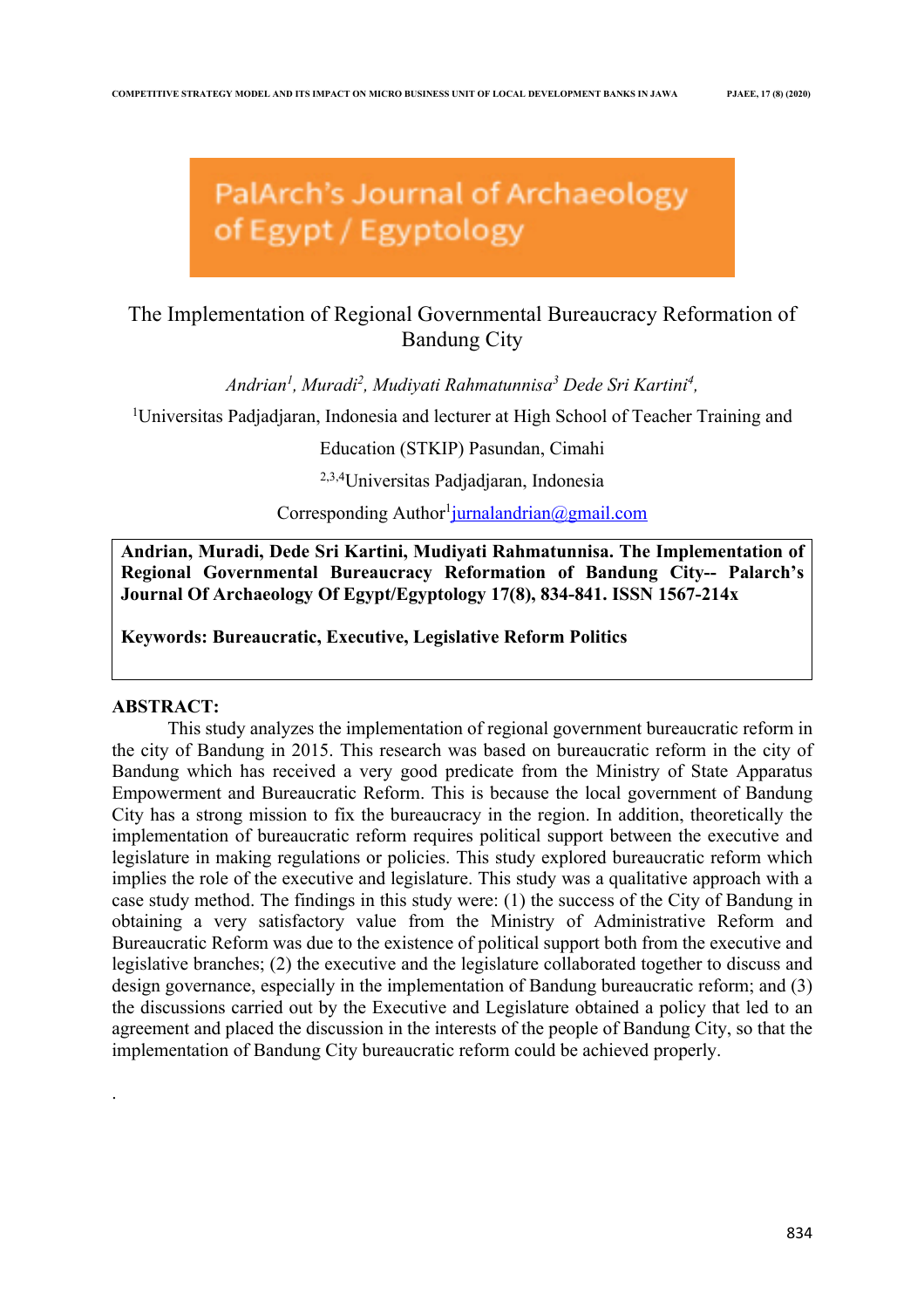#### **INTRODUCTION**

Bureaucrats and politicians as the main actors as state administrators who have an important role in providing services to the community. To achieve proper service, an effective bureaucratic system is required. The essence of government services to the community is the bureaucratic system. The system function of the bureaucracy is to carry out its role optimally in carrying out the functions of regulation, allocation, distribution, service, and community empowerment (Mariana, 2010). Actually, the rhetoric of bureaucratic or administrative reform is not only originated from a managerial perspective, but also closely related to politics. This means that bureaucratic reform is influenced by politics or power between the actors being involved, especially the executive and legislature in the policy-making process for public management. Bowornwathana (2010) says:

*Administrative reform is a political, not managerial issue. This study argues that administrative reform is highly influenced by realities of bureaucratic politics. Reforms usually mean the struggle over power among involved actors. There are evidences of patterns of power struggle among and between politicians and bureaucrats, including contestation among bureaucrats that are responsible for public management reform. These power struggles and contestations explain the decision-making processes for designing and implementing administrative reform policies and shifts of power relations.*

Furthermore, according to Pollit and Bouckaert (2000), the reform program is not just a trend that contains formal numbers without meaning and strategy. It is also not just rhetoric for the formality of an official's accountability report, but a method. Method and effort as well as serious and smart strategies of state administrators are to achieve certain goals. Therefore, the realization of the implementation of bureaucratic reform is an effort of local government actors, namely the executive and legislature who jointly discuss regulations or policies regarding the implementation of bureaucratic reform to achieve the expected goals. Certainly, it takes a strategic design that is appropriate for the actor.

The essence of bureaucratic reform in Indonesia leads to efforts to reform good governance that are synergized between the government and the people. The constitutional foundation of the implementation of bureaucratic reform is through TAP MPR-RI Number VI/2001 which mandates the president to build a culture of Indonesian bureaucracy that is transparent, accountable, clean and responsible, and can become public servants, state servants, and role models for society. In addition, Presidential Decree No. 81/2010 mandates that the President reaffirms the government's determination to continue the historical mission of the Indonesian for five years and years after, namely to carry out the second wave of reform, including bureaucratic reform. The instruction refers to the Regulation of the Ministry of State Apparatus Empowerment and Bureaucratic Reform Number 37 of 2013 concerning guidelines for the preparation of the Roadmap for local government bureaucratic reform and Bandung Mayor Regulation Number 1344 of 2014 concerning the 2014-2018 Roadmap for the Bureaucratic Reform of Bandung City Government.

The regional government of Bandung City in 2015 in terms of bureaucratic reform has received a very satisfying predicate from the Ministry of State Apparatus Empowerment and Bureaucratic Reform which in the previous year received an unsatisfactory score. This was because Ridwan Kamil as Mayor of Bandung has experienced significant changes in managing the Bandung City government, especially in terms of public services. Sedarmayanti (2009) argues that reform is a process of systematic, integrated and comprehensive efforts to realize good governance. Good governance is a mechanism for effective and efficient state governance by maintaining a constructive synergy between the government, the private sector, and society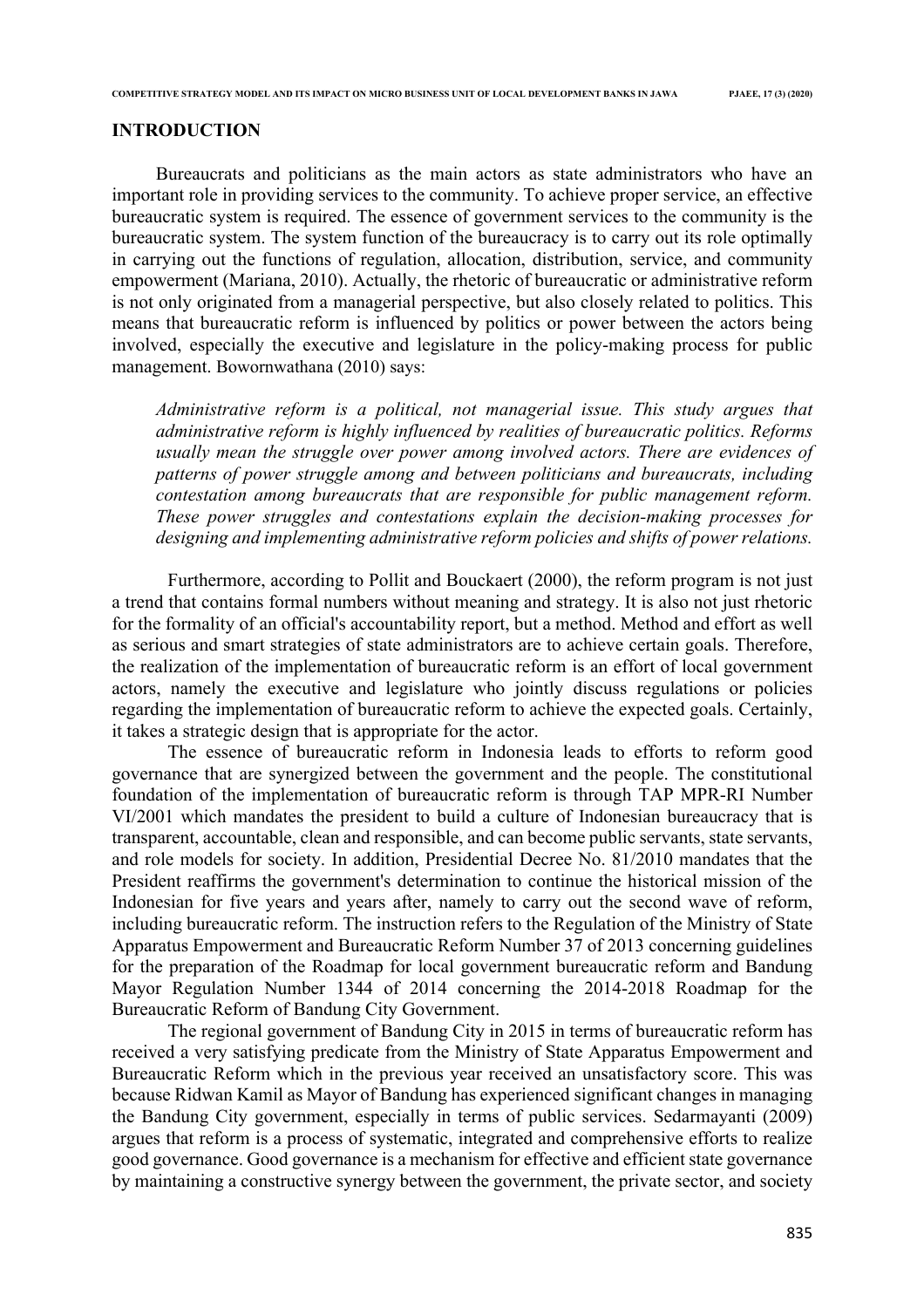as well as to improve performance through various means for the sake of effectiveness, efficiency and accountability. The impact is a systematic, comprehensive and rapid improvement of services. In addition, there are system-wide changes or structural changes in particular (Frinces, 2008; Saefullah, in Mariana, 2010).

The previous theorizations and normative rules significantly state that to gain an effective bureaucratic reform which does not only focus on administration (carried out professionally and has a clear organizational structure or scenario), there should be a political support among actors. For example, the executive can use its authority to collaborate with board members to carry out bureaucratic or public administration reform (Moe, 1987; McCubbins, 1994) and to successfully negotiate to influence decisions (Peters, 2001). In this case, Mariana (2010) emphasizes that reforming the bureaucracy in more detail includes structural, procedural, cultural, and bureaucratic ethics reforms.

Based on the explanation above, this study focused on the implementation of bureaucratic reform in the Regional Government of Bandung City in 2015.

## **Theoretical Basis**

#### **Bureaucratic Reform**

The concept of the bureaucracy is a pattern of government implementation whose instruments are carried out with the concepts of renewal procedurally and whose policies are designed by the bureaucracy. In this way, the government can build a bureaucracy in a systemized manner to provide the optimal services to the community effectively and efficiently. Therefore, the study of the bureaucracy is a complex matter, because it relates to various aspects, such as institutions, human resources, and systems and procedures that are created and implemented by the bureaucracy as well as aspects of bureaucratic reform (Lubis, 2017; Prasojo & Kurniawan, 2008; Suryono, 2001). In addition, in regard to public services to realize people's welfare, the public bureaucracy certainly makes a very big contribution, because everything included in the scope of state administration is inseparable from the context of public service and public affairs (Fukuyama, 2017; Hidayat & Nasution, 2017; Mulyani, Sinarwati, Yuniarta, & AK, 2017; Needham & Dickinson, 2017).

Previous explanation explains that the biggest challenge faced by bureaucracy is how they are able to carry out activities efficiently and effectively (Cordella & Tempini, 2015; Kettl, 2015; Ostrom, 2015). Meanwhile, the reasons for reform are in the context of: Yuniarta, & AK, 2017; Needham & Dickinson, 2017).

- 1. Realizing a new approach to carry out public service functions that are better managerial than just administrative;
- 2. As a response to the scale of handling and scope of government tasks;
- 3. Changes in economic theory and problems; and
- 4. Changes in the role of the private sector in the delivery of public services (Li, Dor, Deyo, & Hughes, 2017).

Bureaucratic reform is an activity carried out by the state or government in managing the administrative affairs of the state or the public sector to be a good system and structure. Mustafa (2014) states bureaucratic reform is a fundamental structuring effort expected to have an impact on system and structural changes. The system deals with the relationships among elements that influence each other and related to form a totality. Changes in one element may affect other elements in the system itself. Meanwhile, structure relates to an orderly and systematically arranged order. Structural changes include mechanisms and procedures, human resources, facilities and infrastructures,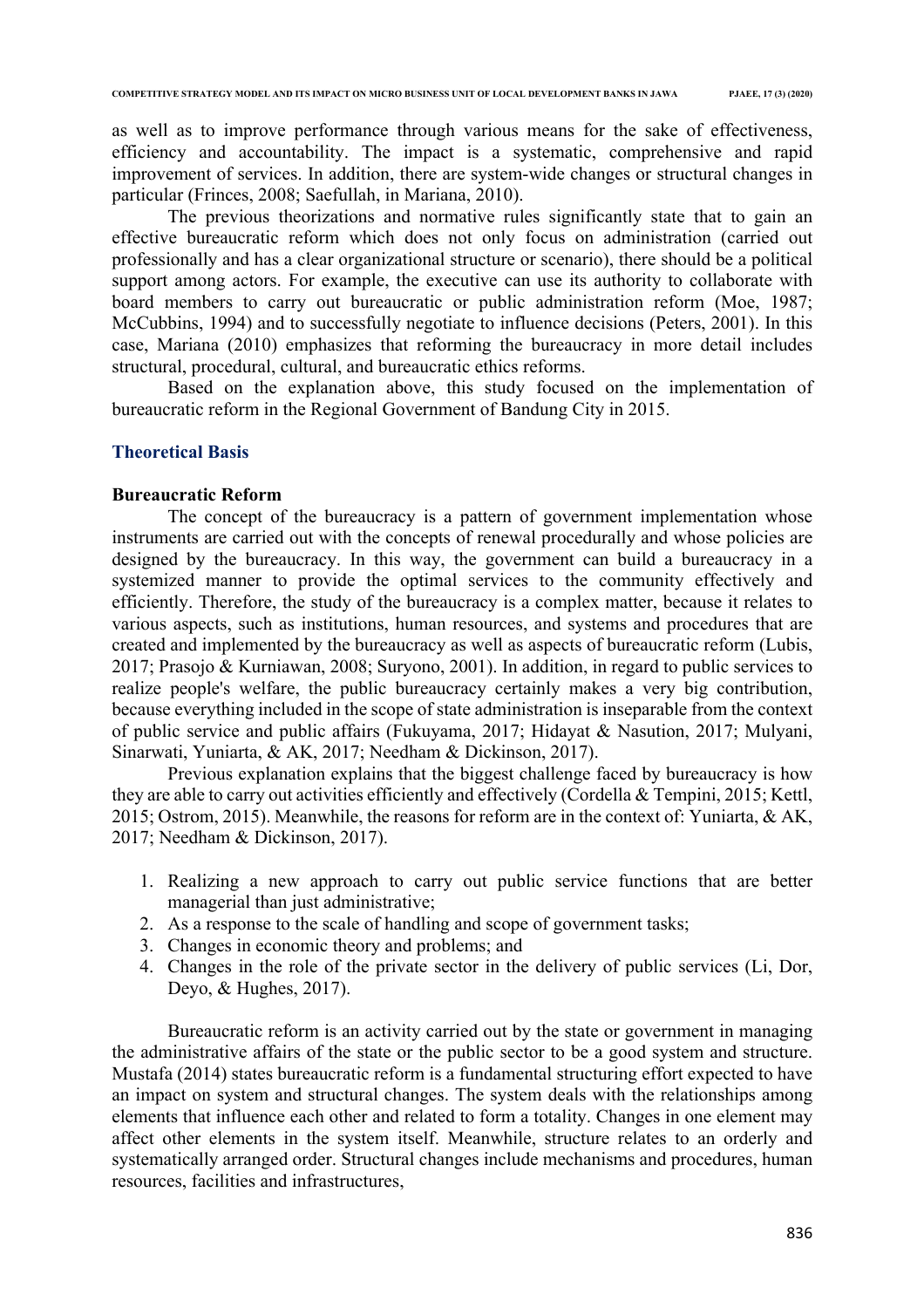These changes cover all aspects that allow bureaucracy to have adequate capabilities in carrying out its main duties and functions. One of the purposes of bureaucratic reform is to solve various problems in government administration, especially in the public sector (Mark Schacter, in Mustafa, 2014).

Keating (in Setiyono, 2016) states that the success of a government system depends on the attitude and character of the government which must be close to the character and values of its people, both in terms of structure, work methods, location, and sources of authority. If this is done, it will impact on services to the public in a comprehensive and systematic manner (Frinces, 2008). On the other hand, the reform program requires a method mixed into the correct strategy, so that it becomes a quality of bureaucracy (Pollit & Bouckaert, 2000). These reforms are expected to bring the country from a certain starting point to the condition and life that are expected in the future.

#### **Politics of Bureaucratic Reform**

The bureaucratic arena is inseparable from political activities in which the government will always interact with interest groups, either directly or indirectly and dwell on influences that are always related to the policies of the rulers. Thoha (2014) states that government bureaucracy cannot be separated from political processes and activities. Each community group that forms governance cannot be separated from this political aspect. Politics consists of people who behave and act politically (consist of people acting politically) who are organized politically by interest groups and try to influence the government to take and implement policies and actions that can raise their interests and override the interests of other groups. The point is that the government bureaucracy will always be in touch with interest groups.

Furthermore, administrative reform programs reallocate a balance of power among government institutions, particularly among politicians and bureaucrats and among bureaucrats themselves. Even more extreme, Bowornwathana (2010) argues as follows:

*Studies in public administration and public policy have long argued that governments are not one entity. Rather they are made up of many bureaus and departments that are constantly trying to protect their turf and maintain or increase their power.*

This opinion can be assumed that studies in public administration and public policy have long argued that government is not one unit. Instead they consist of many bureaus and departments that are constantly trying to protect their grass and maintain or increase their strength (Allison, 1971; Halperin, 1974; Allison and Halperin, 1972; Kingdon, 1995; Peters, 2001). The point is that bureaucratic politics is an important factor to explain the policy decision-making process (Down, 1967; Niskanen, 1971). By this point of view, there are three aspects, namely an aspect which focuses on the types of actors, the relationships between actors, and aspect of both policies and administrative reform tools used as instruments in bureaucratic political relations.

Bureaucratic reform requires a strong foundation, so that the state orientation as a servant of the people can be realized. To achieve a state or government orientation as a public servant, a more effective and efficient bureaucratic reform is needed. In addition, in order that the bureaucratic reform is well organized, a clear political domain is needed. In this context, Tilly (1990) argues that politicians only allow strong bureaucracies when dramatic threats, especially war, require them to do so, while our evidence points to political incentives to reform under more benign circumstances.

The arguments that underlie the politics of bureaucratic reform are the most important part in managing a sustainable good government between the government and political parties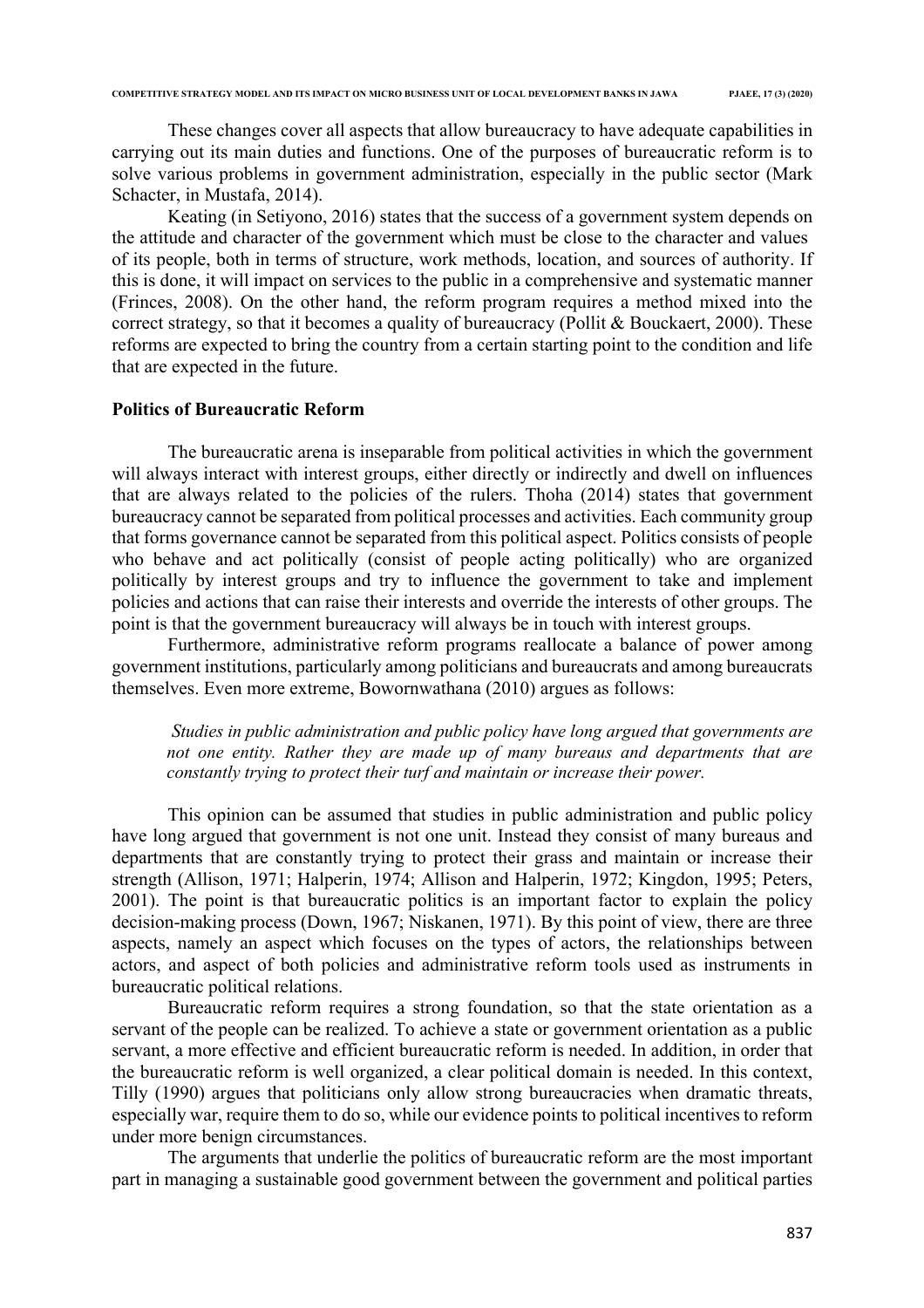that are capable and interrelated. Therefore, bureaucratic reform politics aims to create professional bureaucrats in providing excellent service. The point is to create professional bureaucrats and prime service, political orientation between the government, and that the legislature must produce a positive decision or policy that is in the same direction and in line, so that bureaucratic reform in serving society becomes professional and qualified (Michael Dugget in Rewansyah, 2010; Wilson 1887 in Shafritz & Hyde, 1997; Fredericson, 1985).

### **RESEARCH METHODOLOGY**

This study used qualitative approach with a case study method. The data were collected through observation, interview, and documentation. The informants in this study were determined using a purposive technique, namely the parties involved in the implementation of bureaucratic reform in 2015 of Bandung City. The data validation used triangulation, namely triangulation of sources, time triangulation, theory triangulation, researcher triangulation, and method triangulation.

#### **RESULT & DISCUSSION**

Based on the study results, progressing the implementation of bureaucratic reform in the Regional Government of Bandung City in 2015 which received a very satisfying predicate from the Ministry of State Apparatus Empowerment and Bureaucratic Reform was inseparable from the roles of related parties, namely the executive and legislative branches. They have contributed to the progress of the Bandung City government in terms of bureaucratic reform that has implications for the welfare of the people of Bandung City, especially in services to the community. The executive and legislature intensively discuss to carry out coordination or meeting to discuss and design policies for local government programs regarding the effective and efficient implementation of bureaucratic reform for the community. Therefore, the implementation of bureaucratic reform is influenced by politics or power among actors involved, especially the executive and the legislature in the policy-making process for public management. Bowornwathana (2010) says:

*Administrative reform is a political, not managerial issue. This study argues that administrative reform is highly influenced by realities of bureaucratic politics. Reforms usually mean the struggle over power between involved actors. There are evidences of patterns of power struggle among and between politicians and bureaucrats, including contestation among bureaucrats that are responsible for public management reform. These power struggles and contestations explain the decision-making processes for designing and implementing administrative reform policies and shifts of power relations.*

The existence of bureaucratic principles is inseparable from political activities, where the executive and legislative positions are struggling to establish a policy for the welfare of their people. However, basically a policy needs political support. Although it is inevitable that there are still relationships with interest groups, either directly or indirectly, there are influencing influences related to these policies. Thoha (2014) emphasizes that government bureaucracy cannot be separated from political processes and activities. Each community group that forms governance cannot be separated from this political aspect. Politics consists of people who behave and act politically (consist of people acting politically) who are organized politically by interest groups and try to influence the government to take and implement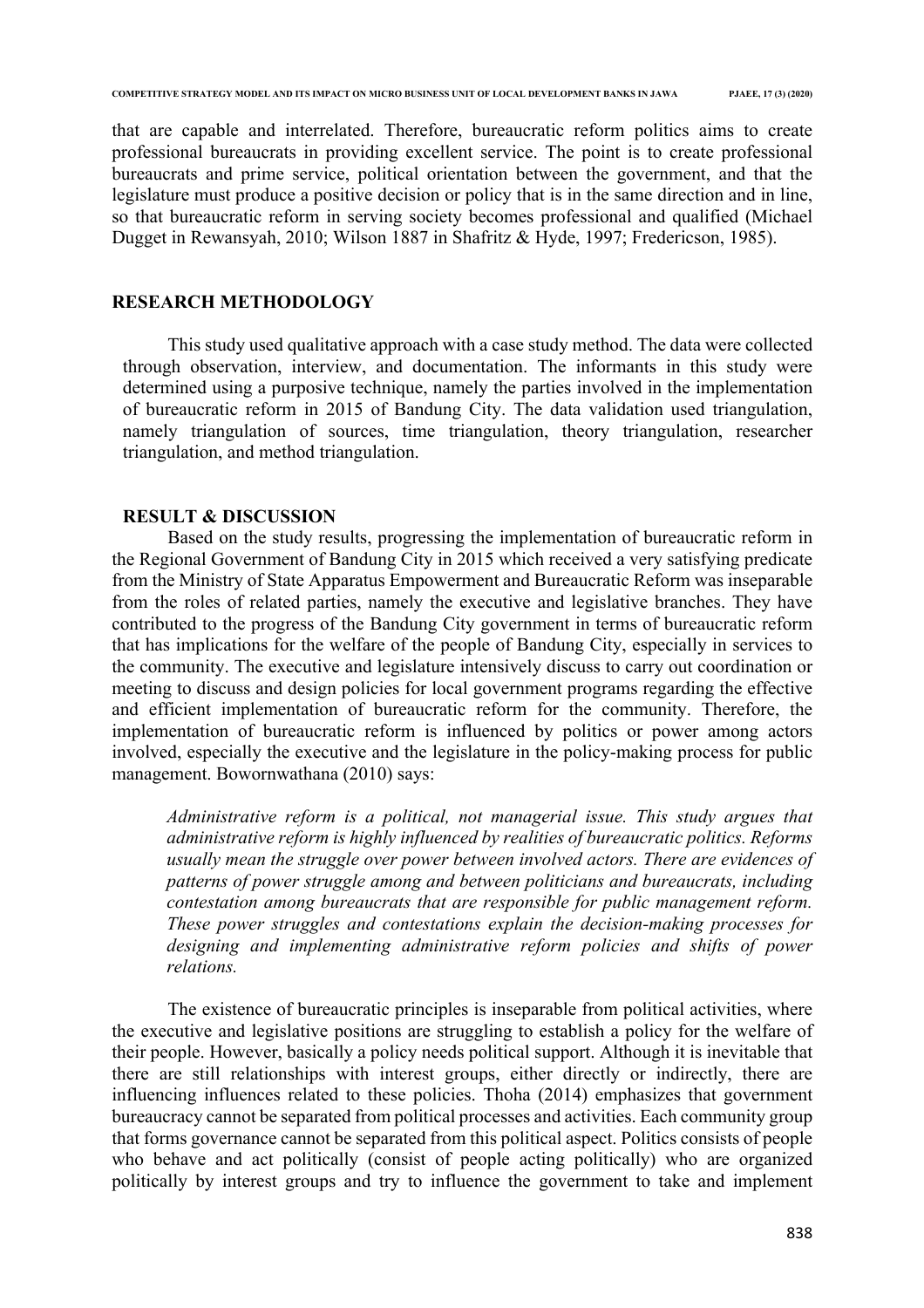policies and actions that can raise their interests and override the interests of other groups. The point is that the government bureaucracy will always be in touch with interest groups.

In this perspective, the political content of achieving bureaucratic reform in the local government of Bandung City is inevitable between the executive and the legislature. However, in the discussion of drafts regarding bureaucratic reform between the executive and legislative branches of the Regional Government of Bandung City, they found a bright spot. The programs which relate to public services are a prioritized part of the Regional Government of Bandung City, so that the executive and the legislature have the same understanding. Therefore, the implementation of bureaucratic reform in Bandung City Government can achieve the expected goals.

In addition, the achievement of the goals of bureaucratic reform in the Regional Government of Bandung City in 2015 is the existence of an appropriate planning process contained in the vision, mission, and objectives of the bureaucratic reform that can make bureaucratic reform as a priority program of the Bandung City Regional Government. From these priority programs, in term of politics, Ridwan Kamil as Mayor of Bandung clarifies that the City of Bandung must have a target to increase its bureaucratic reforms for better through structured performances. This means that Ridwan Kamil has a strong desire to make significant changes through government performance system.

According to Moe (1987) and McCubbins (1994), the politics of bureaucratic reform emphasizes that there is no ability of non-executive politicians to act collectively. The executive can use his power to discuss together with board members to carry out bureaucratic reform or public administration. If politicians can act collectively, they can reject or withdraw collective support from the executive. In addition, Peters (2001) states that the bureaucracy must make its actions formally legitimized or be able to successfully negotiate to have an influence on any decision.

In addition, Michael Dugget (in Rewansyah, 2010) emphasizes that bureaucratic reform as a process carried out continuously to redesign the bureaucracy within the government and political parties, so that it can be efficient and effective both from a legal and political perspective. The main source of bureaucratic reform politics is the optimization of the infiltration of political interests in the administrative realm as the scope for the bureaucracy to carry out its main task of implementing policies. That is, the political process occurs sufficiently at the time of policy formulation until the policy is agreed upon (Wilson 1887 in Shafritz & Hyde, 1997).

In addition to previous idea, Sedarmayanti (2009) argues that the ideal bureaucracy is an organizational structure described by a hierarchy where officials are appointed, lines of responsibility, and authority are governed by known and clear regulations, and the justification of each decision requires references to find out policies whose ratification is determined by the mandate in outside the organizational structure itself. In this case, Suwaryo (in Mariana, 2010) argues that the bureaucracy's duty is to serve the community as a whole and must be free from the influence of certain interests. In the same view, Farazmand (2002) strengthens that to maintain the reform program, it is necessary to develop a stable political system and formulate clear policies that lead to the expected actions or goals.

#### **CONCLUSION**

The implementation of bureaucratic reform in the Regional Government of Bandung City in 2015 which received a very satisfying predicate from the Ministry of Empowerment and Bureaucratic Reform is inseparable from the political support of the executive and legislative roles. The executive and legislature collaborate together to discuss and draft regulations regarding bureaucratic reform. The discussions regarding bureaucratic reform regulations have met or reached a bright spot. This is because the executive and the legislature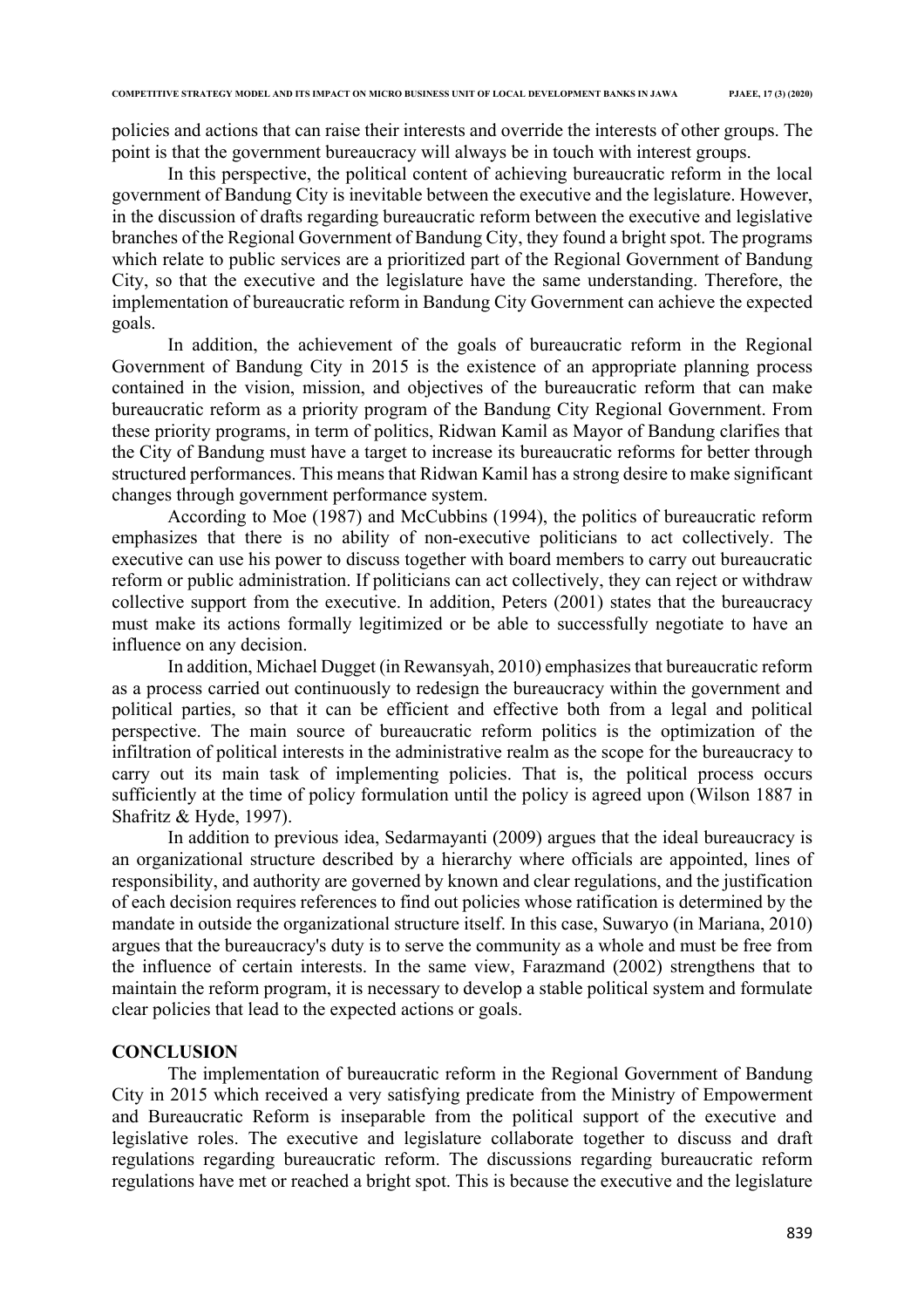have the same understanding of the progress of the Bandung city government; one of which is the bureaucratic reform. This process and commitment has given and establish a commitment to a regulation that is in accordance with the expectations of the people of Bandung in public services.

#### **REFERENCE**

- Allison, Graham T. (1971). *Essence of Decision: Explaining the Cuban Missile Crisis*. *Glenview, Illinois: Scott, Foresman and Company.*
- Allison, G. and M. H. Halperin. (1972). *"Bureaucratic Politics: A Paradigm and Some Policy Implications". World Politics, Vol. 24, Supplement: Theory and Policy in International Relations (Spring, 1972), 40-79.*
- Bowornwathana, Bidhya. 2010. *Bureaucratic Politics and Administrative Reform:Why Politics Matters. Public Organization Review*, *Vol. 10, pp. 303-321.*
- Cordella, A., & Tempini, N. (2015). *E-government and organizational change: Reappraising the role of ICT and bureaucracy in public service delivery. Government Information Quarterly, 32(3), 279–286*.
- Downs, Anthony (1967). *Inside Bureaucracy*. *Boston: Little, Brown and Co.*
- Farazmand, Ali. 2002. *Administrative Reform in Developing Nations*. *London: Praeger Publishers.*
- Fredickson, G. 1985. *The Spirit of Public Administration*. *San Francisco: Jossey Bass*
- Frinces, Heflin. 2008. *Manajemen Reformasi Birokrasi*. Yogyakarta: Mida Pustaka
- Fukuyama, F. (2017). *State building: Governance and world order in the 21st century. Profile Books.*
- Halperin, M. (1974). *Bureaucratic Politics and Foreign Policy. Washington D.C. The Brookings Institute.*
- Hidayat, S., & Nasution, I. (2017). *Pelayanan Pencegahan dan Pemadam Kebakaran Pemerintah bagi Masyarakat dalam Mengatasi Musibah*. JPPUMA: Jurnal Ilmu Pemerintahan dan Sosial Politik Universitas Medan Area, 1(2), 16.
- Kettl, D. F. (2015). *The transformation of governance: Public administration for the twentyfirst century. JHU Press*.
- Kingdon, John (1995). *Agendas, Alternatives, and Public Policies (2nd edition)HarperCollins College Publishers.*
- Lubis, H. (2017). *Penyediaan Pelayanan Publik Dalam Persoalan Sampah Di Kota Pekanbaru Tahun 2014-2016*. Jurnal Online Mahasiswa (JOM) Bidang Ilmu Sosial dan Ilmu Politik, 4(2), 1–15.
- Li, S., Dor, A., Deyo, D., & Hughes, D. R. (2017). *The Impact of State Tort Reforms on Imaging Utilization. Journal of the American College of Radiology, 14(2), 149–156*
- Mariana, D*.* dan Paskarina, C (Editor). 2010. *Merancang Reformasi Birokrasi Di Indonesia*. Bandung: Asosiasi Ilmu Politik Indonesia (AIPI).
- McCubbins, Mathew D (1994). "*Bonding, Structure, and the Stability of Political Parties: Party Government in the House*." *Legislative Studies Quarterly* 19:2, 215-231.
- Moe, Terry M. (1987). "*An Assessment of the Positive Theory of 'Congressional Dominance*.'" *Legislative Studies Quarterly* 12:4, 475-520.
- Mulyani, N. M. A. R., Sinarwati, N. K., Yuniarta, G. A., & AK, S. E. (2017). *Analisis Pengaruh Motivasi Pelayanan Publik Dan Kualitas Sistem Informasi Akuntansi Terhadap Kinerja Organisasi Sektor Publik Dengan Akuntabilitas Sebagai Variabel Moderasi (Studi Kasus Pada Dinas Kesehatan Kabupaten Buleleng)*. JIMAT (Jurnal Ilmiah Mahasiswa Akuntansi S1), 7(1).
- Mustafa, Delly. 2014. *Birokrasi Pemerintahan*. Bandung: Alfabeta.